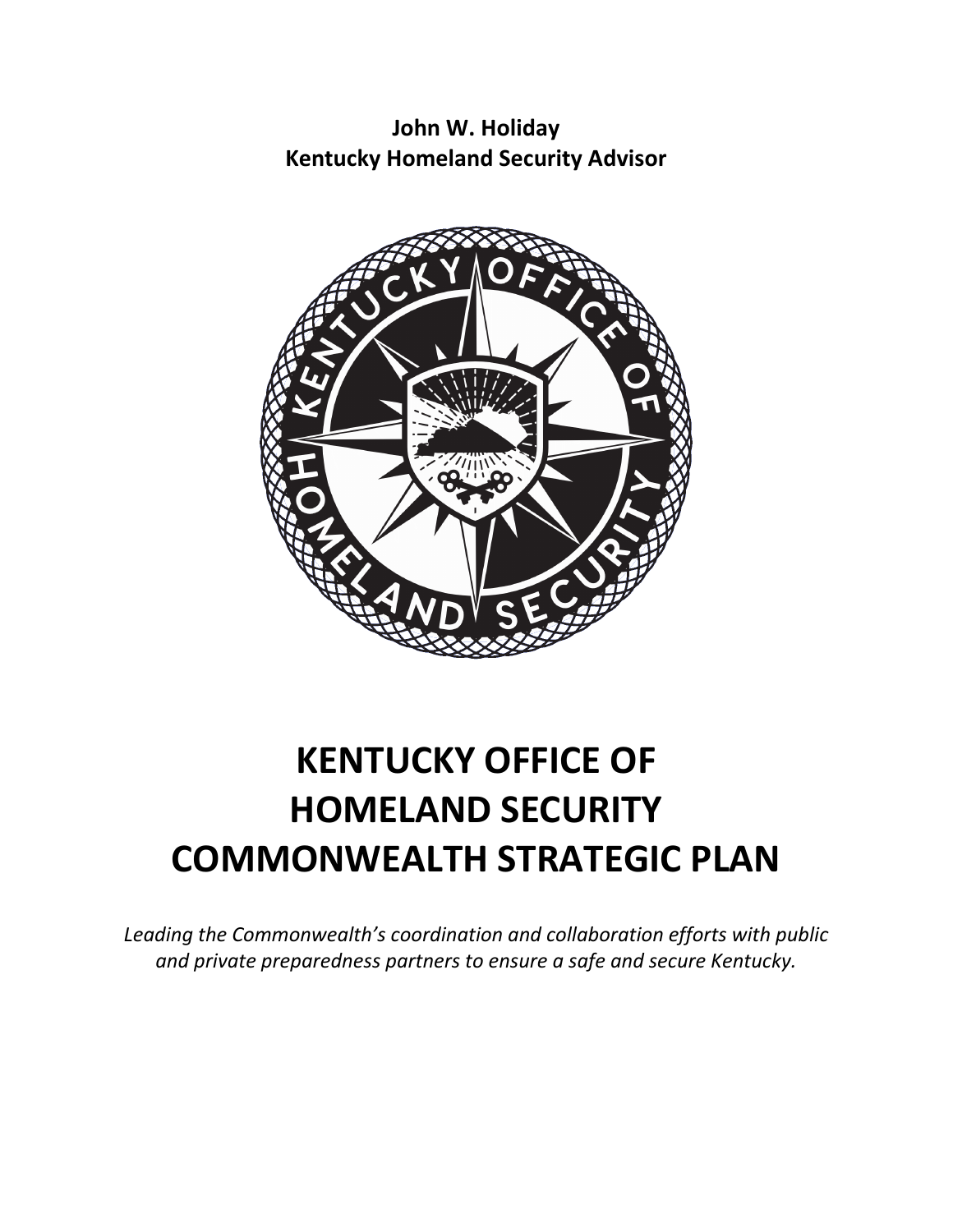### **INTRODUCTION**

In the interest of safeguarding the Commonwealth of Kentucky, the Kentucky Office of Homeland Security (KOHS) embraces the vision of the National Preparedness Goal. The five mission areas that constitute this framework include prevention, protection, mitigation, response and recovery. The threats and hazards that currently exist within the Commonwealth are increasingly asymmetric as reflected in the threat environment internationally. The world is smaller now than it has ever been and is increasingly interconnected. The problems and threats that occur globally can have direct and indirect consequences to the Commonwealth. The separation of great oceans that once made it nearly impossible for adversaries to cause harm in the Homeland now or circumvented with a simple stroke of a computer key board somewhere around the world. Technology exists that can allow a person sitting in another country, thousands of miles away to bring the critical infrastructure of Kentucky to its knees through disruption or loss of services or the leaking of personal identifiable information of her citizens. The Kentucky Office of Homeland Security must make strides in an ever changing threat environment to adapt are capabilities and strategies to develop strong analysis of critical information and intelligence that will help prevent, protect, mitigate, respond and recover from all hazards both man-made and natural. Planning must be more dynamic than static. Planning and strategies must be ever evolving to anticipate future problems and quickly respond to crises situations. KOHS must enhance our development of public/private partnerships, realizing that approximately 87% of critical infrastructure is privately owned. These relationships are crucial and must be built on trust through consistent engagement. The partnerships will lead to information that will assist our office in keeping the Commonwealth safe. Our enduring interests are the security of the Commonwealth, its citizens, partners, Border States and the nation.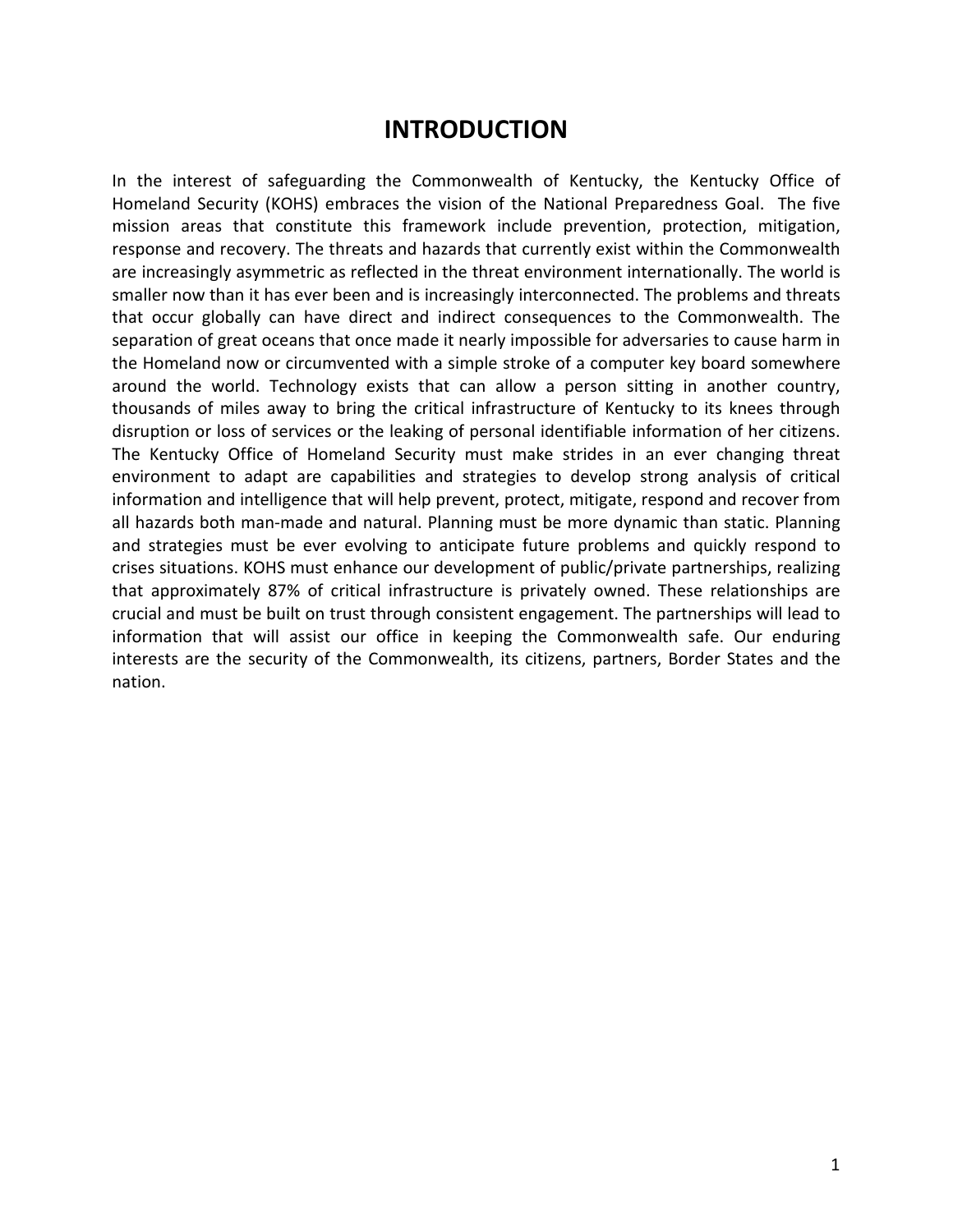# **CORE VALUES**

HONOR: We will conduct ourselves in the highest ethical manner in all relationships with peers, superiors, and subordinates. To our Commonwealth, we represent the Governor of Kentucky and are responsible for the execution of their homeland security initiatives. We will maintain the highest ethical and professional standards, while remaining mindful of the privilege to serve our fellow Kentuckians.

**VIGILANCE:** We will continually strengthen existing preparedness partnerships while working to develop new partnerships that will promote a *ready and prepared* Kentucky. As an office, we will be persistent in the identification, investigation and deterrence of threats that pose a danger to our Commonwealth and its citizens and guests.

**SERVICE:** Each of us has a commitment and dedication to the Commonwealth that is far greater than to ourselves. At all times we will display the utmost integrity while realizing that our own needs are secondary to the needs of our great Commonwealth.

# **KOHS MISSION**

The Kentucky Office of Homeland Security is Kentucky's strategic center of gravity for the accumulation and dissemination of critical information through collaborative efforts with local, state, federal, and private sector partnerships, which provides relevant and timely intelligence, executive advisement, and resource allocations for the preparation, prevention, response and recovery of all hazards or incidents that affect the safety, security, and the health of the Commonwealth.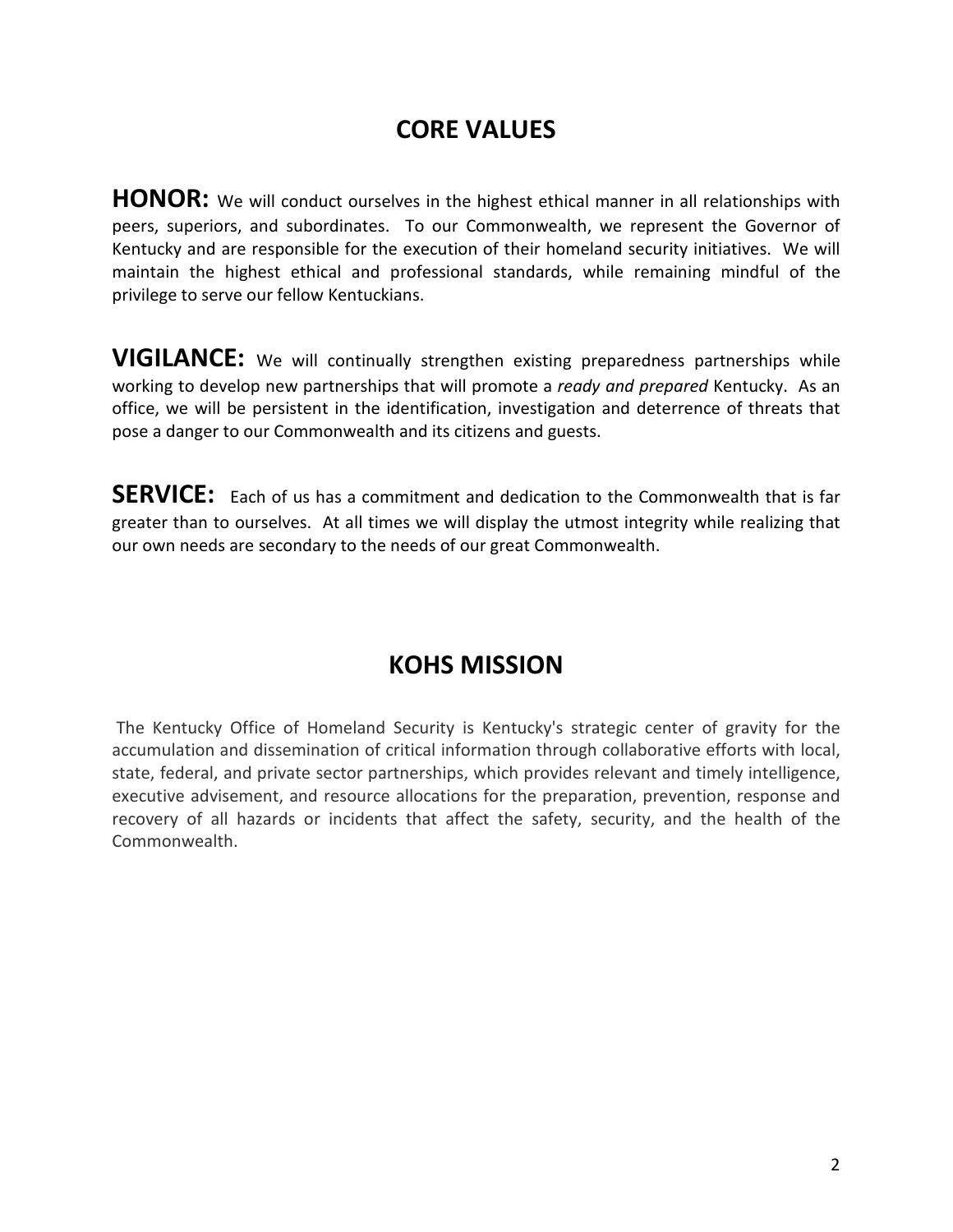## **Strategic Plan**

- 1. In safeguarding the Commonwealth of Kentucky, the Kentucky Office of Homeland Security strategy aligns with the United States National Security Strategy, National Defense Strategy, and the National Preparedness Goal while ensuring its lines of effort (LOE) augments and strengthens Governor Bevin's vision and strategic objectives. The threats and hazards that currently exist within the Commonwealth are increasingly asymmetric, as reflected in the threat environment internationally. As the world becomes smaller and increasingly interconnected through advancing technology, threats that occur globally will have direct and/or indirect consequences to the Commonwealth of Kentucky.
- 2. KOHS is making great strides in an ever-changing threat environment to adapt its capabilities and strategies by developing strong analysis of critical information and intelligence that will help the Commonwealth to effectively prevent, protect, mitigate, respond and recover from all hazards, both man-made and natural. Planning is becoming more dynamic than static, as was the case under prior administrations. Planning and strategies are constantly evolving so that the Commonwealth's decision makers can anticipate future problems and/or quickly respond to crises in a more effective and efficient manner. KOHS's current circular work model is to receive, analyze and confirm, assess, produce resource and equip, and disseminate information, intelligence and resources appropriately. The KOHS Intelligence Fusion Center's primary mission areas are domestic and international terrorism, cyber-security, organized crime and the 16 sectors of critical infrastructure/key resources.
- 3. Eighty-seven percent (87%) of critical infrastructure is privately owned. KOHS is constantly enhancing development and increasing engagement of these private sector entities to ensure the most effective protection of the Commonwealth's assets. These crucial relationships are built on trust and effectiveness. The partnerships lead to sharing of vital information and intelligence that will assist in maximizing safety for the Commonwealth, and align with the Governor's strategy and vision. KOHS's enduring interests are the security of the Commonwealth, its citizens, partners, border states and the nation.
- 4. KOHS is the Commonwealth's single coordinating and authorizing authority for Kentucky's first responders to gain access to all homeland security programs and resources through The National Training Consortium. DHS and FEMA's National Training and Education Division provide homeland security and disaster preparedness training for state and local first responders across the nation. In Kentucky, 45 training professionals have provided training to approximately two million first responders since 2007. In addition, if any of those training providers deliver a course here in Kentucky, it is also coordinated and managed through the KOHS office. KOHS is also responsible for the National Incident Management System (NIMS) compliance through all county emergency management. All first responder agencies requesting federal dollars or resources must be approved by KOHS.
- 5. KOHS's strategy moving forward is primarily based on constant and effective engagement with identified key state stakeholders within all 16 sectors of critical infrastructure, with emphasis on the four Lifeline Sectors: Water, Transportation, Energy, and Communications. Also, the Kentucky Intelligence Fusion Center will provide comprehensive coverage of terrorism, organized crime,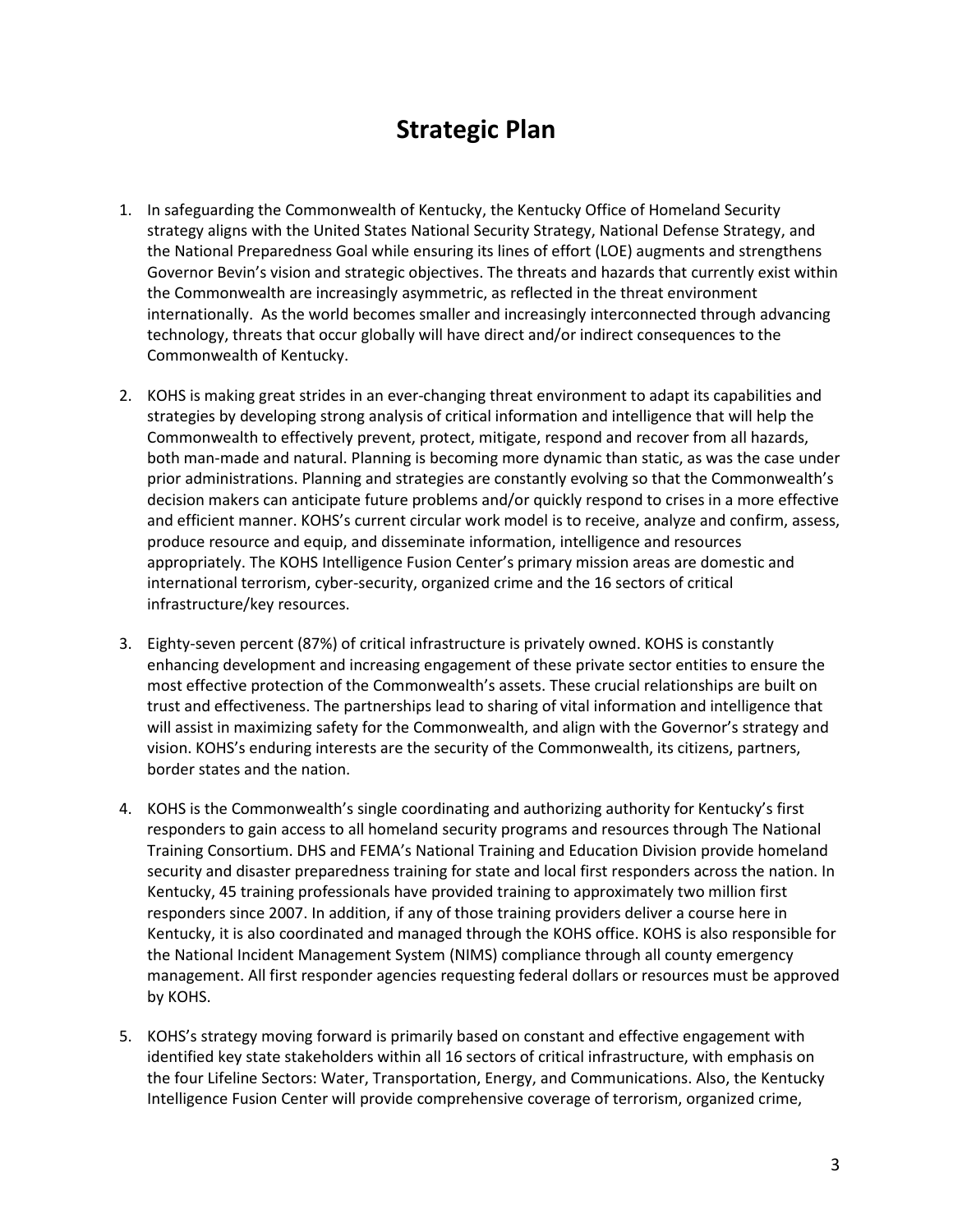cyber security, school safety and other critical infrastructure/key resources threats/hazards. All grant efforts will support filling gaps and increase capabilities in Kentucky's, the region's, and nation's threat environments.

- 6. KOHS lines of effort (LOE) focus primarily on the constant building and strengthening of Kentucky's core capabilities to achieve the National Preparedness Goal that aligns to the five mission areas of: Prevention, Protection, Mitigation, Response and Recovery from threats and hazards that pose the greatest risks. KOHS achieves this through classified and unclassified direct partner engagement through local, state and national meetings, teleconferences, presentations, speeches and social media.
	- A. Standing Operational Goals
		- I. Improve school safety and security for Kentucky's safe schools enterprise and their communities.
		- II. Improve Kentucky's first responder capabilities to better serve the Commonwealth and nation.
		- III. Improve the safety and security of Kentucky's first responders.
		- IV. Improve statewide suspicious activity reporting training program to all statewide entities.
		- V. Improve partner engagement and increase security for elections.
		- VI. Increase private sector engagement
		- VII. Increase effectiveness of Domestic Terrorism (DT) working group consisting of federal, state and local partners as a means to address the ever-evolving threat from domestic extremists in the Commonwealth. KOHS's Kentucky Intelligence Fusion Center (KIFC) will be the facilitator and developer of a DT Homeland Security Information Network community of interest (COI) specifically for terrorism analysts across the US.
		- VIII. Expand the secure compartmented information facility (SCIF) for increased access and analytical capabilities.
			- IX. Better align KOHS LOE with other cabinets' and other government entities goals to increase effectiveness and more efficient use of resources and processes.
			- X. Improve statewide user level IT hygiene.
			- XI. Increase and resource volunteerism for homeland security purposes..
		- XII. Increase clearance, valid need to know and access of secret level briefings with Kentucky-specific information to officials that cover down on the 16 sectors of critical infrastructure.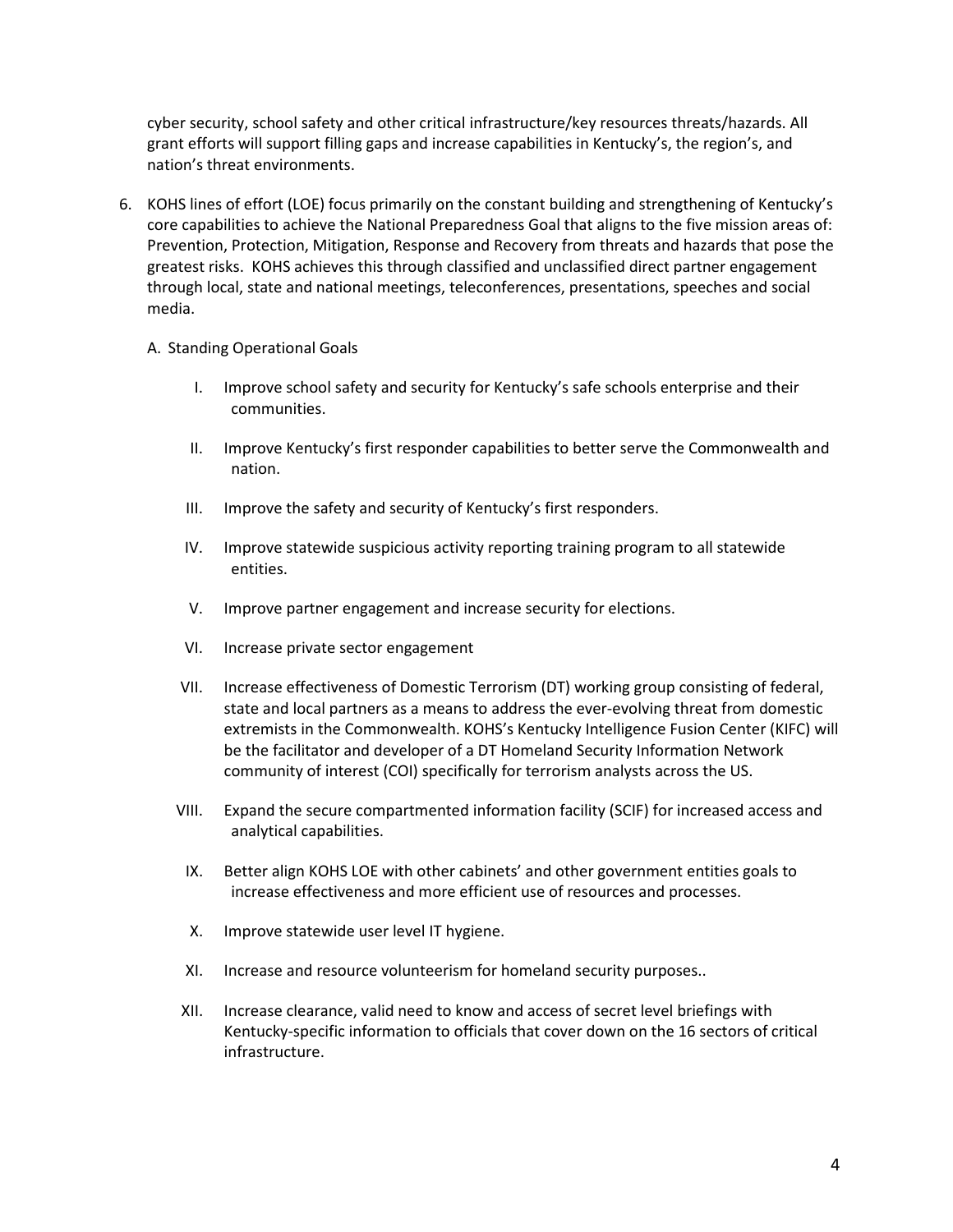- XIII. Establish, develop, coordinate and participate in international programs of critical infrastructure cooperation.
- XIV. Expand Kentucky Homeland Security Initiative outreach in all districts to organize regional working groups to better assess and determine prioritization of grants, equipment and homeland security resources.
- XV. Build and improve Kentucky's drone capabilities with clear policies and procedures that augment Kentucky's first responder community.
- XVI. Improve open source intelligence (OSINT) Dark/Deep Net research capabilities.
- XVII. Constantly improve Kentucky's SWAT Tier 1 SWAT capabilities.
- XVIII. Improve analysis and focus on outlaw motorcycle gang (OMG) activity in Kentucky.
	- XIX. OMG Mapping Project build a comprehensive map of OMG clubhouse locations (working with LMPD and ATF).
	- XX. Develop concrete links between cartels and street gangs/OMGs.
- XXI. Implement fusion center resident and non-resident task force officer (TFO) program/partnership.
- XXII. Improve cyber analysis/OSINT lab and capabilities.
- XXIII. Constantly improve and answer the Kentucky Homeland Security Advisor's Priority Intelligence Requirements (PIR) to effectively serve the Commonwealth, the region and the nation as threats and hazards evolve.
- XXIV. Constantly and efficiently decrease criminal activity.
- XXV. Increase the safety and security of the Commonwealth, the region, the nation and its interests globally.
- B. Strategic **Prevention** goals (g) and objectives (o)
	- g1: Improve partner stakeholder engagement
		- o1.1 Enhance existing working groups and establish new working groups where needed.

o1.2 Build KOHS as the "center of gravity" for all intelligence and information with a homeland security nexus involving the Commonwealth.

o1.3 Increase public awareness of critical information regarding all hazards that affect the Commonwealth.

g2: Increase detection of chemical biological radioactive nuclear /weapons of mass destruction (CBRNE/WMD) used for terrorists attacks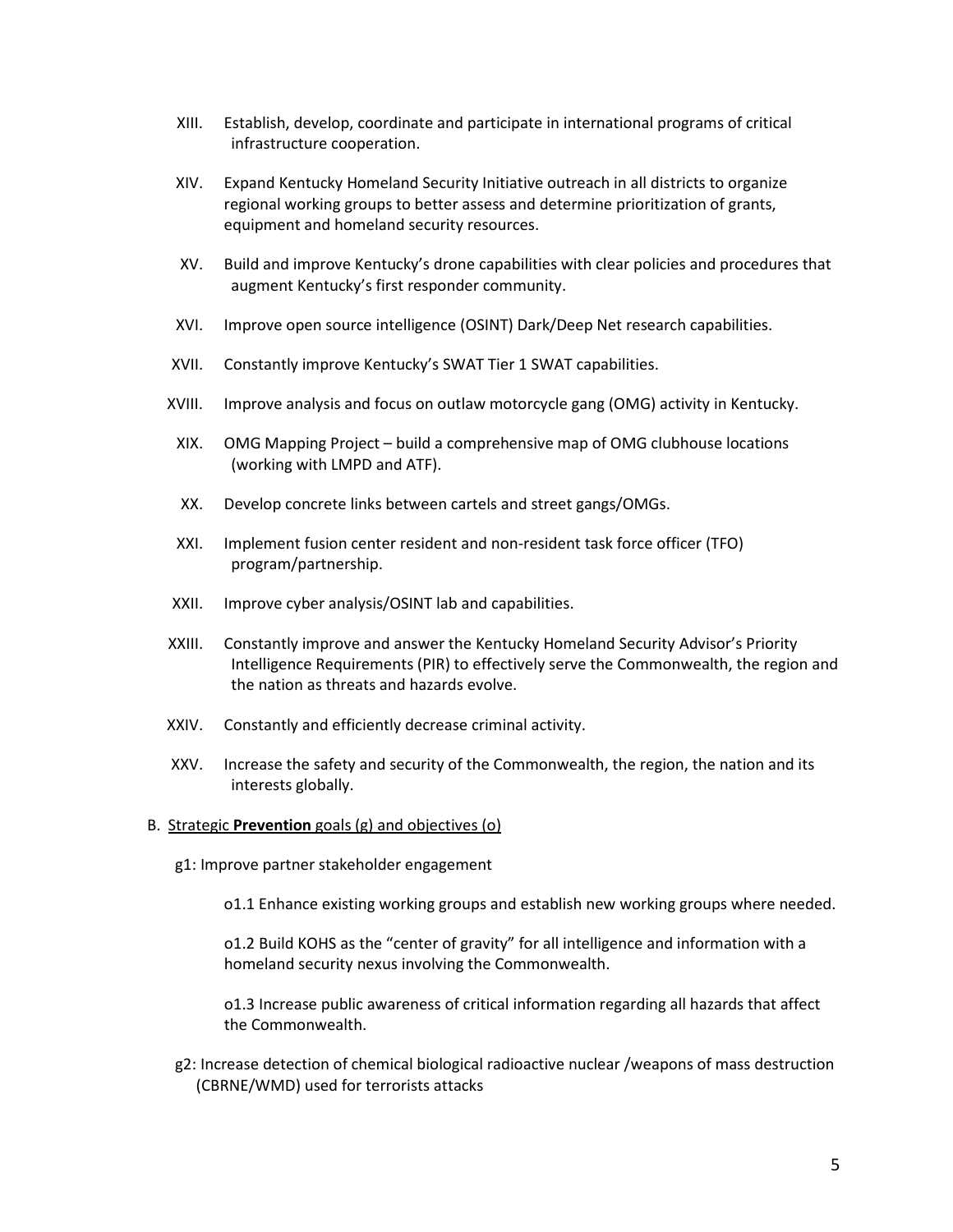o2.1 Continue to provide programmatic leadership and assistance to the Kentucky Radioactive/Nuclear Detection (RND) Oversight Committee through training, information sharing and briefings.

o2.2 Develop and participate in regional and statewide CBRNE/WMD and explosive devices exercises with first responders and community leaders.

o2.3 Continue coordinating training, workshops, intelligence information, and grant funding to state agencies, local agencies and response teams to prevent terrorists and other malicious actors from gaining access to and using dangerous CBRNE materials, weapons and technologies.

g3: Increase intelligence and situational awareness regarding international terrorism threats to the Commonwealth

o3.1 Effectively receive, analyze, investigate, gather and disseminate international terrorism threat information with possible impacts to the Commonwealth.

o3.2 Provide SECRET Classification briefings on the evolving international terrorism threats to the Commonwealth to first responders and policy leaders with placement and access.

g4: Expand intelligence and analysis of the domestic terrorist threat to the Commonwealth

o4.1 Effectively receive, analyze, investigate, gather, and disseminate domestic terrorism threat information affecting the Commonwealth to first responders and stakeholders.

o4.2 Continue to provide training to first responders regarding the evolving domestic terrorist threat to the Commonwealth.

g5: Enhance defensive cyber capabilities for the Commonwealth

o5.1 Develop a robust defensive cyber capability for the Commonwealth and develop a statewide Cyber Security Strategy.

o5.2 Lead and participate in regional and statewide cyber-related exercises with the Commonwealth's public and private sector partners.

o5.3 Provide training in cyber-terrorism and cyber-related criminal activity to the Commonwealth's public and private sector partners.

g6: Enhance situational awareness on all 16 sectors of CI/Kr in the Commonwealth with emphasis on the four lifeline sectors

o6.1 Increase private sector relationships and encourage collaboration with CI/Kr entities in the Commonwealth.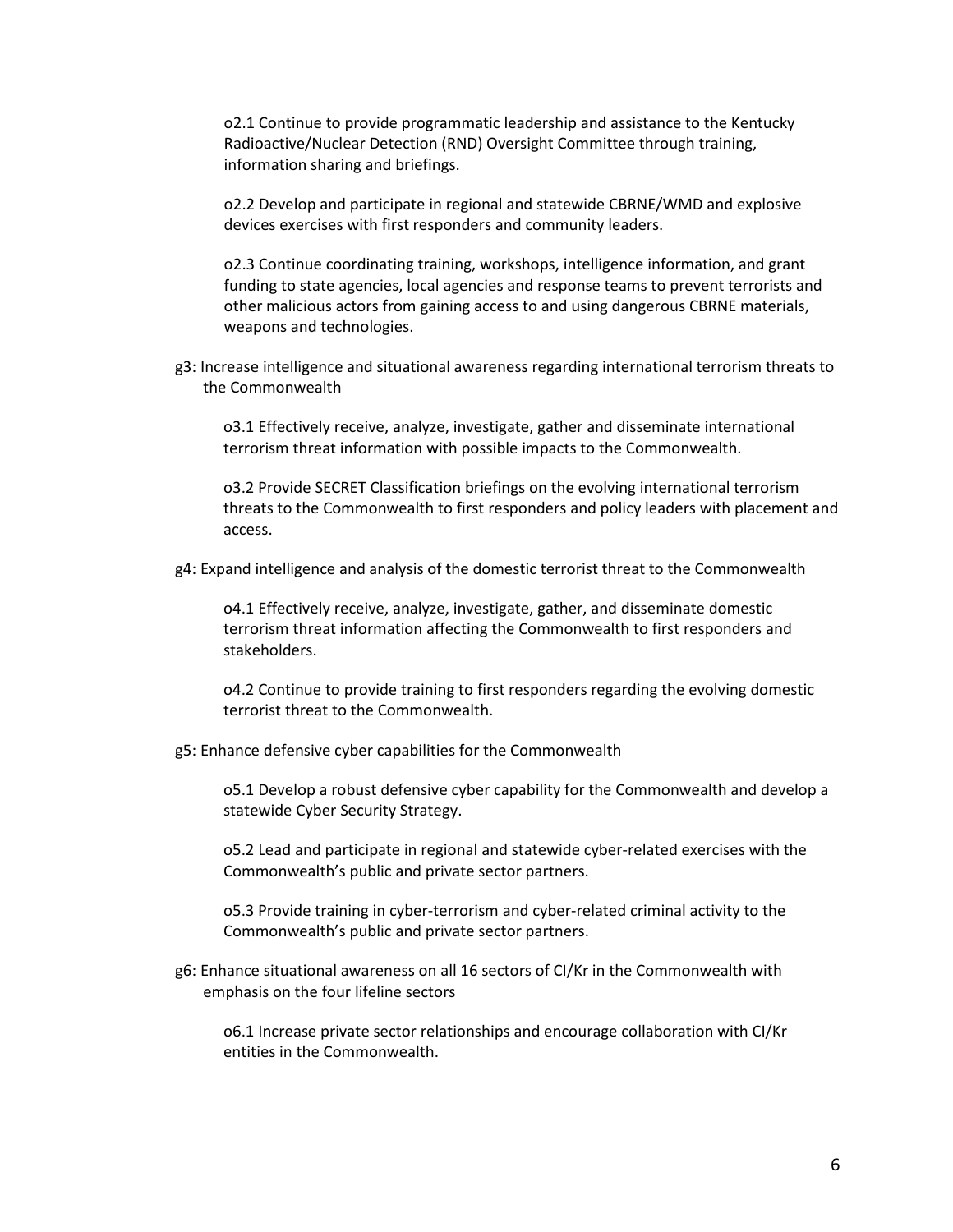o6.2 Develop a working group focusing on the CI/Kr facilities that are members of the four lifeline sectors.

o6.3 Continue to identify KEVAs (Kentucky Essential Vulnerable Assets) as a subsection of the CI/Kr entities already identified by federal DHS criteria.

g7: Advance organized crime intelligence and increase intelligence and interdiction of human trafficking activities in the Commonwealth

o7.1 Enhance the current KOHS Organized Crime Working Group to include an emphasis on human trafficking.

o7.2 Increase intelligence of organized crime and human trafficking activities in the Commonwealth and share with first responders and stakeholders.

o7.3 Provide training to first responders on how to detect and identify human trafficking activities in the Commonwealth.

o7.4 Develop a statewide human trafficking strategy for the Commonwealth.

g8: Advance intelligence on emerging threats and criminal trends in the Commonwealth

o8.1 Increase situational awareness and develop intelligence products focusing on emerging threats and criminal trends in the Commonwealth.

o8.2 Provide briefings to first responders and stakeholders in the Commonwealth regarding emerging threats and criminal trends in the Commonwealth.

o8.3 Update the Commonwealth's Threat and Hazard Identification and Risk Assessment (THIRA) to reflect the changing dynamic threat environment to include emerging threats and criminal trends occurring globally that could impact the Commonwealth.

#### B. Strategic **Protection** goals (g) and objectives (o)

g9: Provide assistance and advisement to all hazards and threats affecting the Commonwealth

o9.1 Increase situational awareness on all hazards to include natural and man-made threats and continue to evolve KOHS Intelligence Fusion Center into an all hazards fusion center.

o9.2 Continually build and update Order of Battle database for the Commonwealth of Kentucky's first responder capabilities. Develop a comprehensive database to quickly access first responder capabilities at the county level for targeting of grant funding and for statewide disaster planning.

#### C. Strategic **Mitigation** goals (g) and objectives (o)

g10: Increase planning, outreach, threat and vulnerability assessments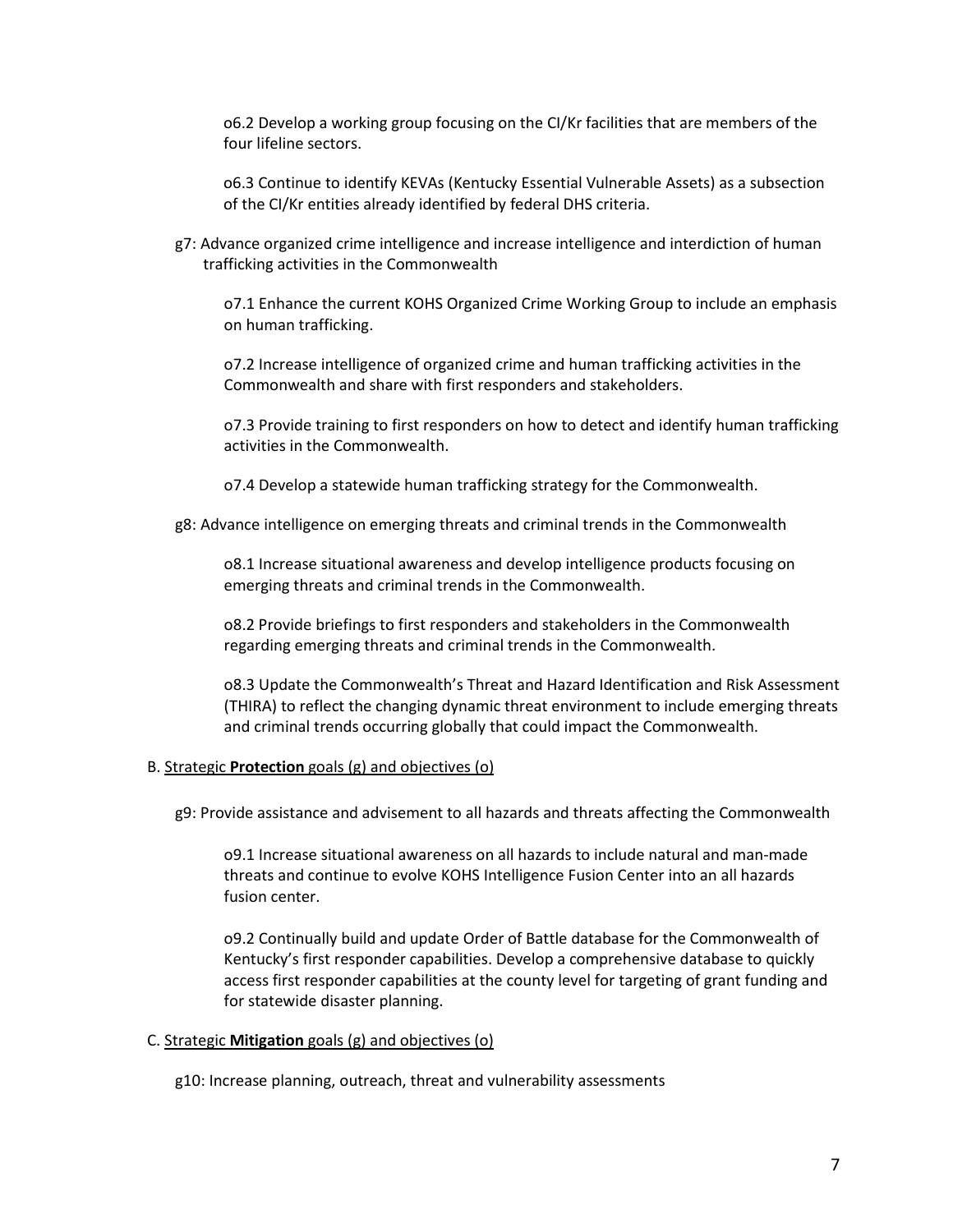o10.1 Increase threat and vulnerability assessments of critical infrastructure/key resources (CI/Kr) entities and special events that take place in the Commonwealth.

o10.2 Strengthen citizen and community preparedness through comprehensive disaster planning efforts and by collaborating with volunteer and non-profit groups to improve community and individual preparedness for potential disasters. Encourage citizen volunteerism in their first responder community and non-profit disaster response associations.

o10.3 Facilitate the development and implementation of medical crises planning for the Commonwealth with public health partners for events to include but are not limited to Avian Influenza, Zika virus and Ebola virus.

#### D. Strategic **Response** goals (g) and objectives (o)

g11: Increase real time CI/Kr information and intelligence to first responders and enhance statewide communications

o11.1 Advance ability to share threat or disaster information to public and private stakeholders in the Commonwealth rapidly and securely.

o11.2 Create and implement a comprehensive statewide Next Generation 911 plan for the Commonwealth.

o11.3 Coordinate with public and private stakeholders to develop a modern, comprehensive statewide public safety radio network that is interoperable with all first responders of the Commonwealth in a secure and redundant environment.

#### E. Strategic **Recovery** goals (g) and objectives (o)

g12: Capture and disseminate lessons learned to first responders of the Commonwealth

o12.1 Develop a mechanism to capture lessons learned from KOHS exercises and from crisis events to implement educational frameworks for first responders of the Commonwealth.

o12.2 Enhance KOHS Homeland Security Grant allocation to local governments by relying more on collected data of first responder capabilities to target gaps that exist in disaster preparedness and response across the Commonwealth.

o12.3 Continue to implement the standards of the National Incident Management System (NIMS) to all first responders of the Commonwealth.

#### 7. KOHS Years in Review since 2016

A. 2019 KOHS year in progress

The following highlights Kentucky Office of Homeland Security initiative and accomplishments for 2019 to date: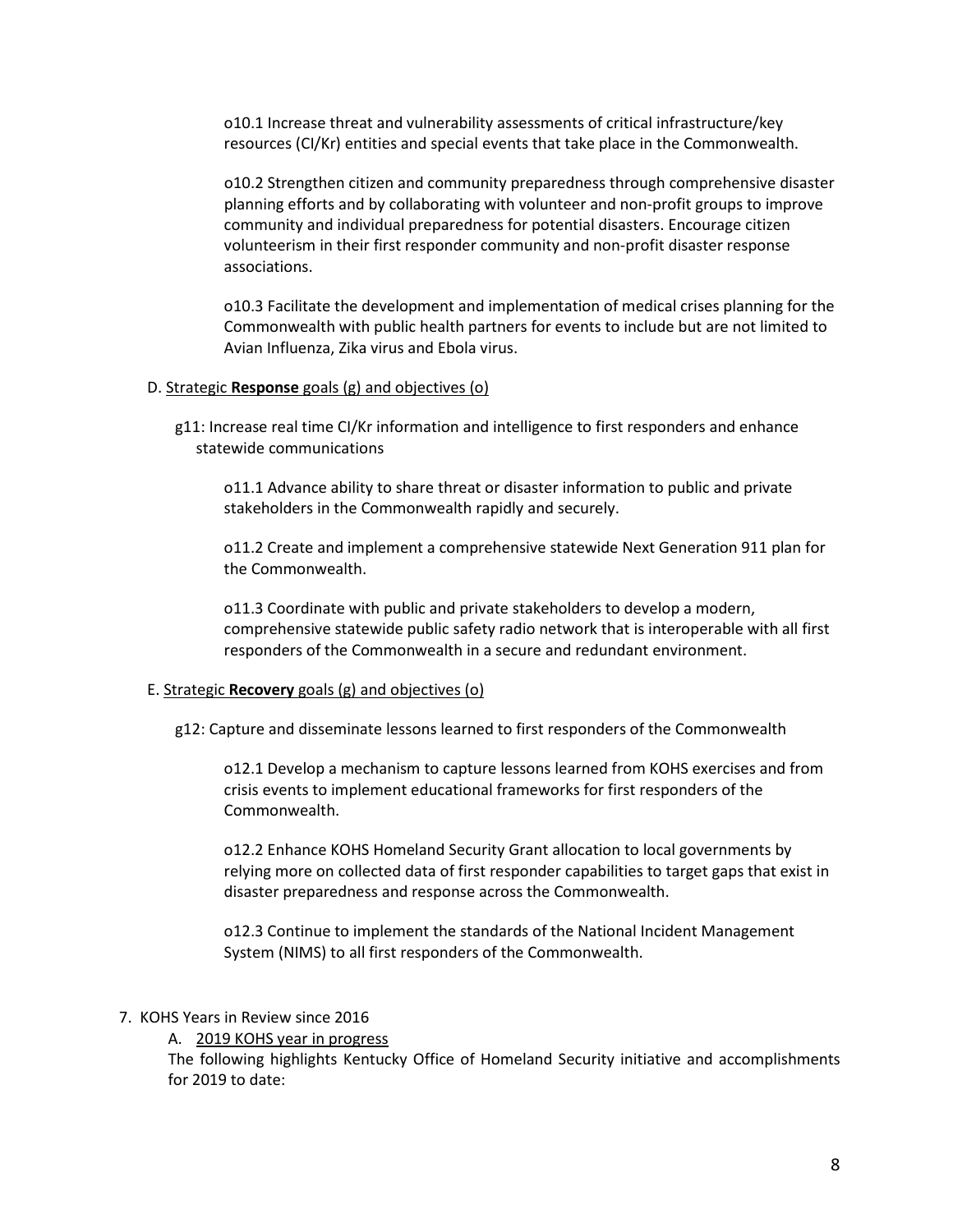- Inclusion as a key partner in major school safety legislation passed by the 2019 Kentucky General Assembly. Under SB1, the legislature directed responsibility for developing and administering a statewide school threat reporting tip line to KOHS and offered KOHS a seat on the board of directors of the Kentucky Center for School Safety.
- Securing a \$2.3 million federal grant to lay the foundation for Kentucky's statewide Next Generation 911 (NG911) deployment, which will form the first steps of transforming the Commonwealth's antiquated telephonic emergency response system to an IP-based, interoperable network capable of receiving voice, text, photos and videos.
- Being appointed to the NGA Governors Homeland Security Advisors Council (GHSAC) Executive Committee, then being elected vice-president of the organization. This post will provide an opportunity to affect homeland security policy at a national level.
- Facilitating the passage of HB 393, legislation that empowered KOHS to form a work group charged with establishing a quantitative system of identifying and ranking public events to ensure a consistent multi-disciplinary response that will maximize public safety and the protection of public and private property.
- Full engagement of the Hometown Safe Initiative (HSI). The HSI strengthens collaboration and information sharing between local government and KOHS by assigning each fusion center intelligence analyst a section of Kentucky. Analysts are tasked to liaison with local stakeholders across all 16 sectors of critical infrastructure on a regular basis.
- For the first time in history, executing a strategy to meet the statutorily required biannual financial reviews of all 115 Kentucky 911 Services Board-certified 911 call centers. In 2019, the Auditor of Public Accounts performed agreed-upon procedure reviews for half of all public safety answering points (PSAPs) and wireless telecommunications providers. All remaining PSAPs and wireless providers will receive an AUP review in 2020. Under previous Board leadership, no more than ten PSAPs received a financial review biannually, a clear violation of KRS 65.7629(13).
- Trained approximately 80 ILOs in 2019, including both public and private sectors.
- Responded to more approximately 445 Requests for Information (RFIs) from Kentucky law enforcement agencies, federal law enforcement agencies, other fusion centers, and law enforcement from other states.
- Produced and disseminated 10 intelligence products in 2019, enhancing investigations and filling information gaps for state and federal law enforcement partners.
- Received approximately 20 Suspicious Activity Reports (SARs) that met NSI criteria for entry into the FBI's eGuardian system.

### B. 2018 KOHS year in review

 The following highlights Kentucky Office of Homeland Security initiatives and accomplishments for 2018:

• January 2018: Launched the Hometown Safe Initiative to provide key leaders, decision makers, first responders and citizens more efficient and streamlined access to resources provided by federal, state, and local entities. This direct access program ensures Kentucky communities have an in-depth, systematic method of receiving federal and state homeland security support, resources, and coverage by assigning homeland security professionals specifically to their constituency and areas of operation.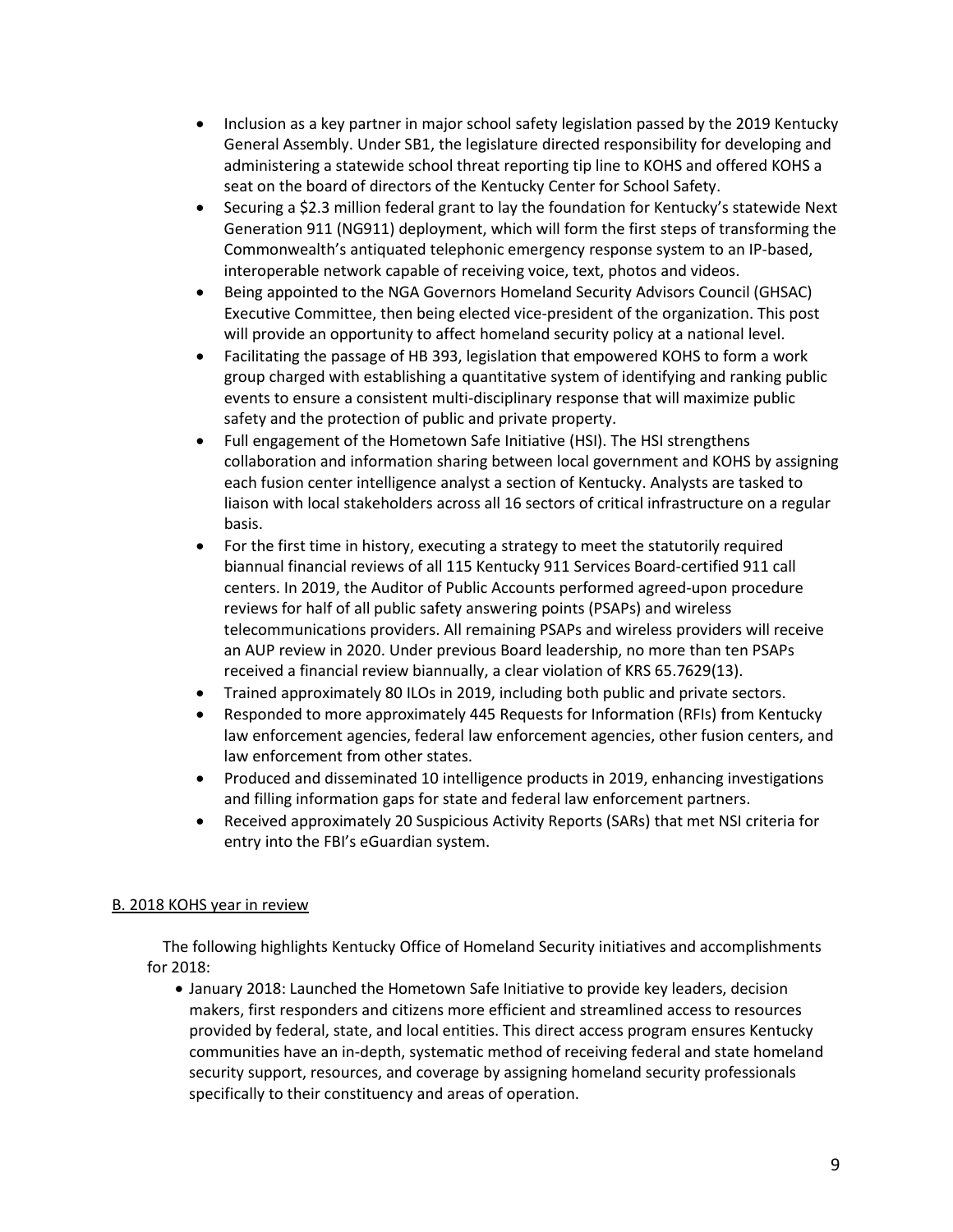- April 2018: Secured passage of HB 424, codifying in large part Executive Order 2017-298, which abolished and reconstituted the KY 911 Services Board. This Red Tape Reduction Initiative reduced membership of the board from 15 members to seven and transitioned responsibility of the day-to-day operations of the board to KOHS, resulting in increased accountability and efficiencies of operations.
- Created a SWAT Working Group (SWG) that provides subject matter experts (SMEs) with the opportunity to collaborate and determine best practices to increase SWAT capabilities and effectiveness to elevate the Commonwealth's protection against constantly evolving threats. The SWG will also leverage KOHS logistical resources to most effectively cover the Commonwealth with an accepted Tier 1 response capability and ensure that requesting entities achieve certification through accepted standards established by SWG SMEs.
- Trained more than 150 ILOs, including both public and private sectors.
- Produced and disseminated more than 20 intelligence products, enhancing investigations and filling information gaps for state and federal law enforcement partners.
- Received 53 Suspicious Activity Reports (SARs) that met NSI criteria for entry into the FBI's eGuardian system.
- Responded to more than 450 requests for Information (RFIs) from Kentucky law enforcement agencies, federal law enforcement agencies, other fusion centers, and law enforcement from other states.
- Allocated more than \$400,000 in Law Enforcement Protection Program grants to help law enforcement officers purchase service weapons, ammunition and protective equipment.
- Elevated public outreach efforts through social media. Facebook followers increased to 5,473, compared with 650 followers in June 2016.
- Developing and implementing Active Shooter/Aggressor "Train the Trainer" program to increase reach of training efforts and increase survivability.

### C. 2017 KOHS year in review

The following highlights Kentucky Office of Homeland Security initiatives and accomplishments for 2017:

- In collaboration with KY Emergency Management & IN Homeland Security/EM, secured a \$2.3 million FEMA Complex Coordinated Terrorist Attack (CCTA) grant. The grant focuses on developing a comprehensive response plan by collaborating with community stakeholders to prepare for, prevent, and respond to complex coordinated terrorist attacks.
- Through issuance of Executive Order 2017-298, KOHS absorbed the Kentucky 911 Services Board, including oversight and daily operations of Kentucky's 911 emergency communications system. Red tape reduction initiative lowered board membership from fifteen (15) to five (5).
- Created the Kentucky Cyber Threat Working Group, the sole private and public sector cyber security working group in the Commonwealth collaborating to share information on current threats and best practices in the cyber arena.
- Created Unmanned Aerial Systems (UAS) working group, a consortium of public and private sector entities engaged in the use of drones.
- Increased strategic partnerships in order to improve crises and event planning, mitigation and recovery.
- Developed priority intelligence requirements statewide.
- Partnered with FBI, LG&E and KU in formation of the Energy Sector Working Group.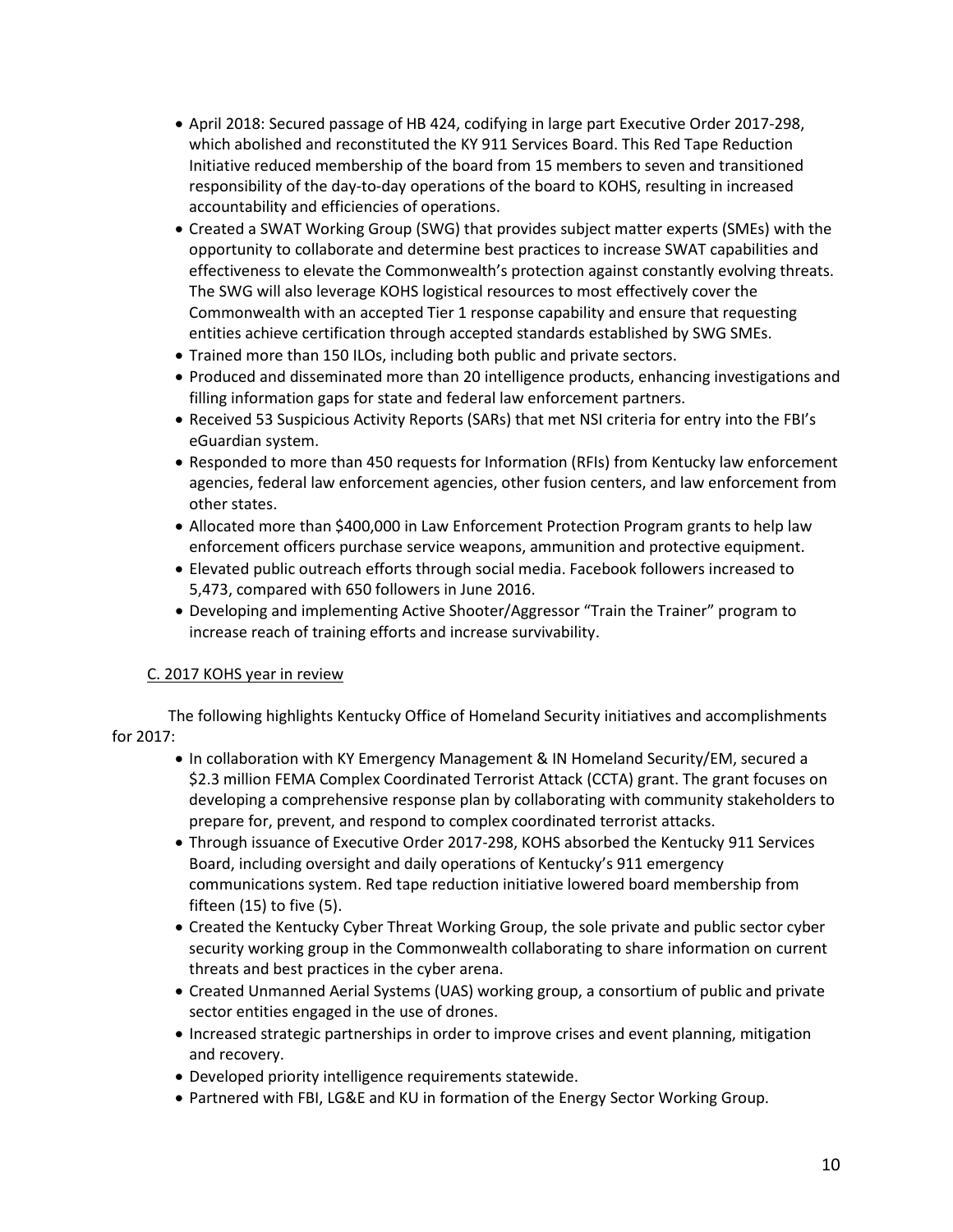- Worked with KY Department of Aviation to establish Intelligence Liaison Officer program consisting exclusively of aviation facilities. The KY Intelligence Fusion Center (KIFC) recruited and trained personnel from 60% of Kentucky's publicly owned and operated airports.
- Trained 150 Intelligence Liaison Officers (ILOs) in 2017, including both public and private sectors. Increased private sector ILO representation by 43%.
- Produced and disseminated more than 80 intelligence products in 2017, enhancing investigations and filling information gaps for state and federal law enforcement partners.
- Received 62 Suspicious Activity Reports (SARs) that met NSI criteria for entry into the FBI's eGuardian system.
- Responded to over 472 Requests for Information (RFI) from Kentucky law enforcement agencies, federal law enforcement agencies, other fusion centers, and law enforcement from other states.
- Allocated \$2.9 million in federally funded homeland security grants to local municipalities.
- Allocated more than \$450,000 in Law Enforcement Protection Program grants to help law enforcement officers purchase service weapons, ammunition and protective equipment.
- Submitted more than 100 critical infrastructure facilities to US DHS for the National Critical Infrastructure Prioritization Program to ensure risk mitigation efforts are employed in the most effective manner.
- Awarded \$3.8 million in 911 Services Board grant funds to help certified KY 911 call centers to purchase next generation 911 emergency response call center equipment.
- Elevated public outreach efforts through social media. Facebook followers increased from 2800 to 4959 in last year.
- January 2017: Worked with campus, local law enforcement and US embassy to diffuse falsely reported injury to Kentucky college student.
- April 2017: Proactively and aggressively engaged local, state and federal law enforcement, elected officials, and military to better prepare for Pikeville white supremacist rally. No injuries.
- May 2017: Published a human trafficking awareness social media post centered on the Kentucky Derby that reached an audience of more than 370,000.
- July 2017: KOHS presentation to VMAPP committee. Provided explanation of EO 2017-298 abolishing and reorganizing KY 911 Services Board.
- October 2017: KOHS presentation to Budget Review Subcommittee on General Government.
- November 2017: KOHS hosted meeting of the Interim Joint VMAPP committee, providing legislators extensive orientation into KOHS operations and threat environment.

### D. 2016 KOHS year in review

 The following highlights Kentucky Office of Homeland Security initiatives and accomplishments for 2016:

- Increased transparency across all facets of the organization.
- Restructured Kentucky Intelligence Fusion Center to facilitate dynamic approach to gathering, processing and disseminating timely and relevant information and intelligence products.
- Established metrics to gauge effectiveness in reaching, serving and responding to core audience of first responders, government and the public.
- Implemented process of reviewing and prioritizing grant applications to ensure funds allocated based on critical need.